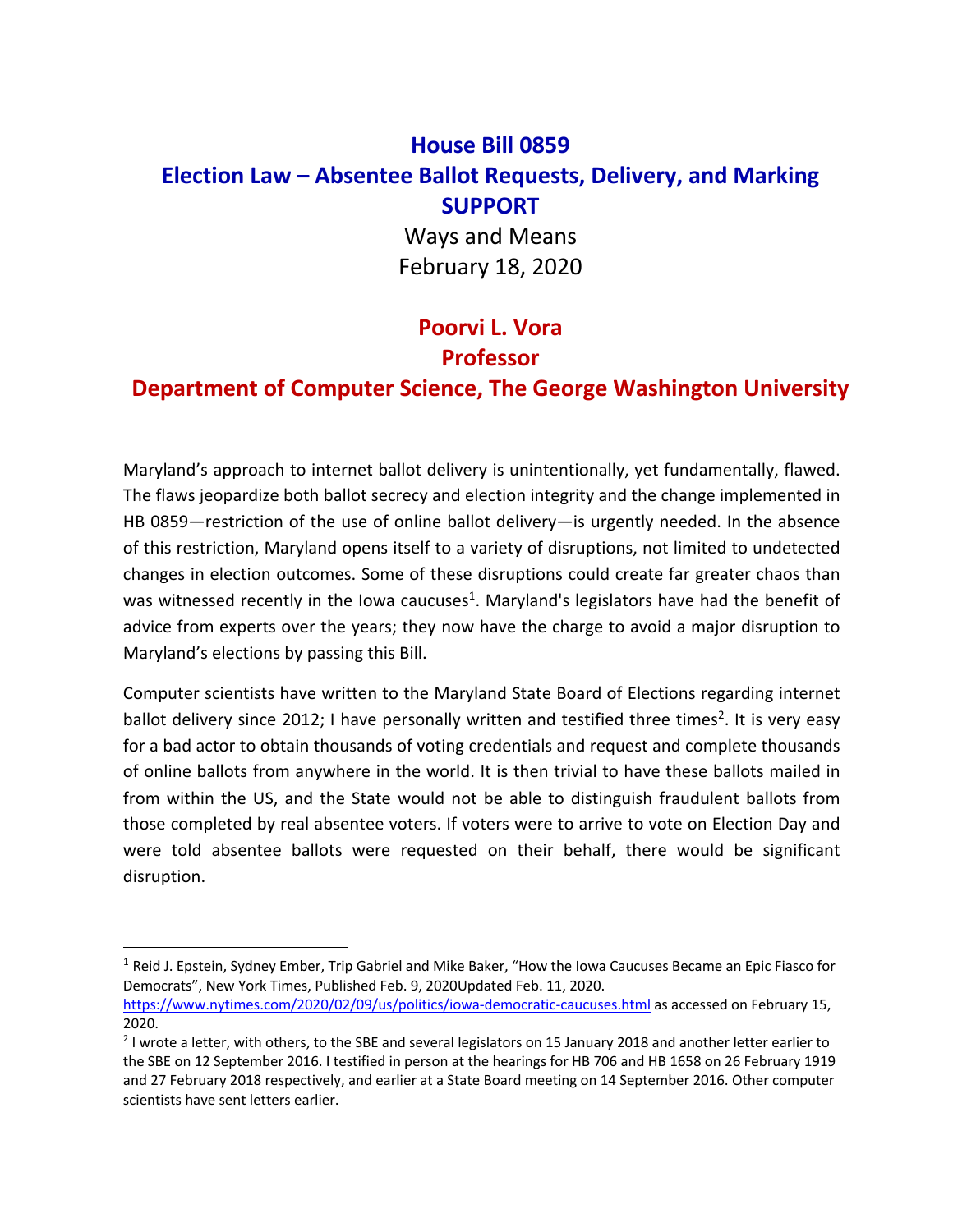Suspected Russian interference in 2016 and the information released by Special Counsel Mueller in indictments<sup>3</sup>, the report<sup>4</sup> and testimony<sup>5</sup> has added a great deal of urgency to our concerns. Maryland is an attractive target because Maryland has a statewide voting system; and a bad actor can target its elections without hacking into any part of its election technology. Our intelligence agencies advise that Russian efforts to interfere in our elections are increasing in intensity over time, and the interest in Maryland's servers and in ByteGrid appear very much like tests to assess the State Board of Elections' readiness to protect its elections. The SBE's overconfidence and disregard of our recommendations only increases its attractiveness as a target. In the event that this Bill does not pass, legislators should ask themselves how they would respond should the upcoming election be disrupted.

Security technology alone cannot adequately address the possible acceptance of fraudulent votes made easy by the use of intermediating computers, weak authentication, stolen credentials, emailed ballot links and insecure computers used by voters. As more voters use the online ballot delivery system, the State becomes a more attractive target.

Maryland is among only three states that have allowed all voters to receive blank ballots online. However, in spite of a best practice requirement that signatures be used as the primary authentication mechanism for voted absentee ballots (see NIST IR 7711<sup>6</sup>), Maryland does not compare voter signatures for returned voted ballots. This makes it easier for a bad actor to illegitimately obtain and cast electronic ballots in bulk. The bad actor may be a nation state, or any domestic or international group or individual. Electronically-delivered ballots are delivered as internet links to email accounts; it is comparatively easy to set up fake email addresses in bulk.

**A simple measure would greatly reduce Maryland's vulnerability and HB 0859 implements it by restricting the use of online ballot delivery.** All other voters could still request their ballots using the online ballot request tool. Reducing the number of electronically-delivered ballots

https://www.justice.gov/file/1035477/download as accessed on February 15, 2020.<br><sup>4</sup> Special Counsel Robert S. Mueller III, "Report on the Investigation into Russian Interference in the 2016 Presidential Election", Volume I, parts II-C, III-A, III-B, III-C, March 2019.

<sup>3</sup> U.S. v. Internet Research Agency, et al (1:18-cr-32, District of Columbia), 16 February, 2018.

http://www.justice.gov/storage/report.pdf As accessed on February 15, 2020.<br><sup>5</sup> Washington Post Staff, "Transcript of Robert S. Mueller III's testimony before the House Judiciary Committee", July 24, 2019. https://www.washingtonpost.com/politics/transcript-of-robert-s-mueller-iiis-testimony-beforethe-house-judiciary-committee/2019/07/24/7164abfe-ad96-11e9-a0c9-6d2d7818f3da\_story.html As accessed on February 15, 2020.

<sup>&</sup>lt;sup>6</sup>"In most cases, any mechanism used to remotely authenticate voters will serve as a secondary method to authenticate returned ballots, with voter signatures generally providing the primary mechanism to authenticate returned ballots." NIST IR 7711, Sept 2011, "Security Best Practices for the Electronic Transmission of Election Materials for UOCAVA Voters".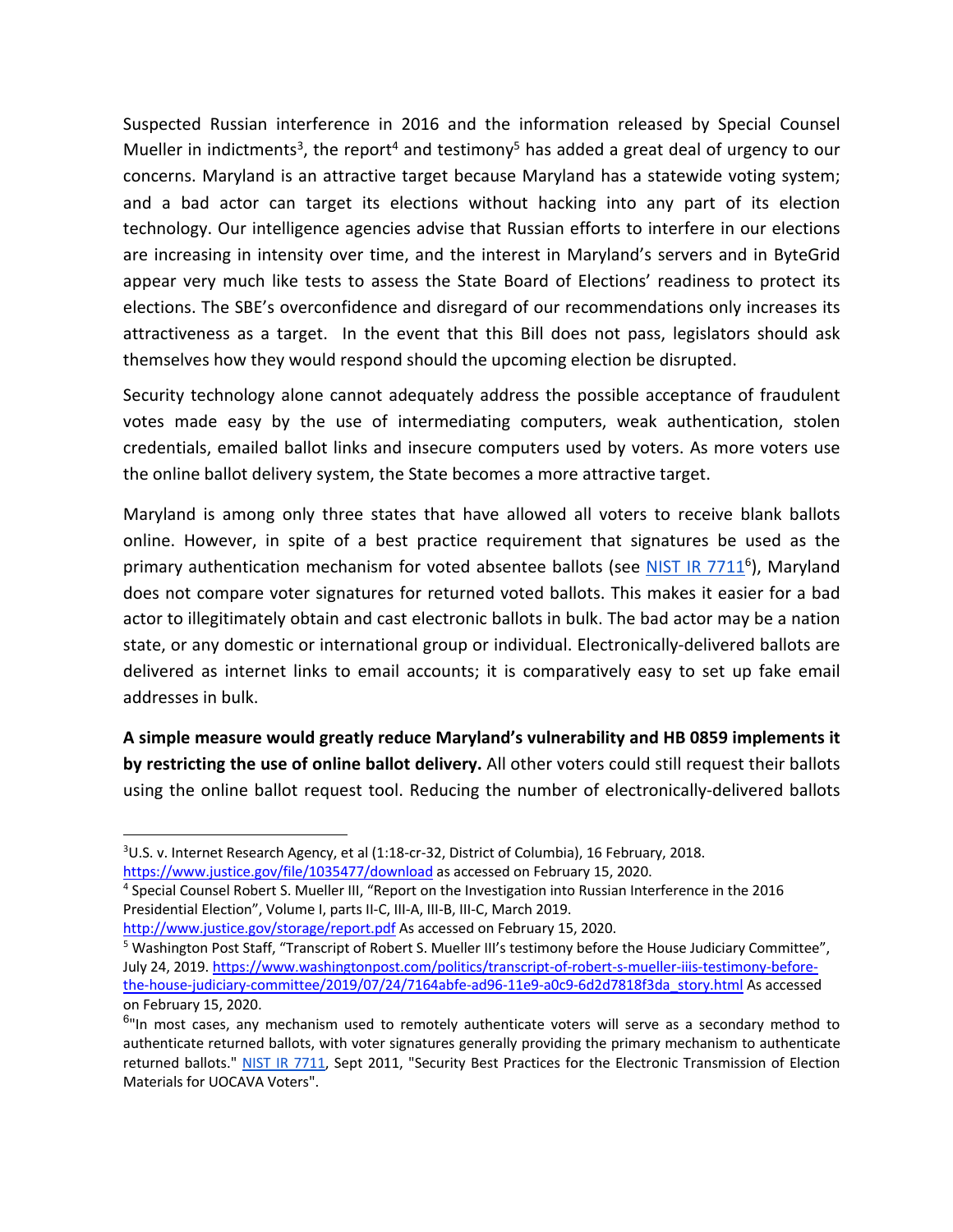would reduce both the incentive for bad actors and the probability of significant election fraud through fake absentee ballots.

## **In the event that the Bill does not pass, and any of the attacks described in Appendix A take place, how will the Legislature and the SBE explain why they ignored repeated warnings from computer scientists?**

We understand and applaud the desire to improve voter services, but all voters suffer when elections are interfered with. **We urge you to pass this Bill.**

Respectfully,

Prof. Poorvi L. Vora Professor, Department of Computer Science The George Washington University, DC

#### *Note: affiliations are included for identification only*

**Poorvi L. Vora** is Professor of Computer Science at The George Washington University. Her research focus has been on end-to-end independently verifiable (E2E) voting systems. She was a member of the team that deployed E2E voting system Scantegrity II in the Takoma Park elections of 2009 and 2011. She has worked with the National Institute of Standards and Technology (NIST) on definitions of desired properties of E2E systems, and on information- theoretic models and measures of voting system security properties. She obtained her Ph.D. from North Carolina State University.

poorvi@gwu.edu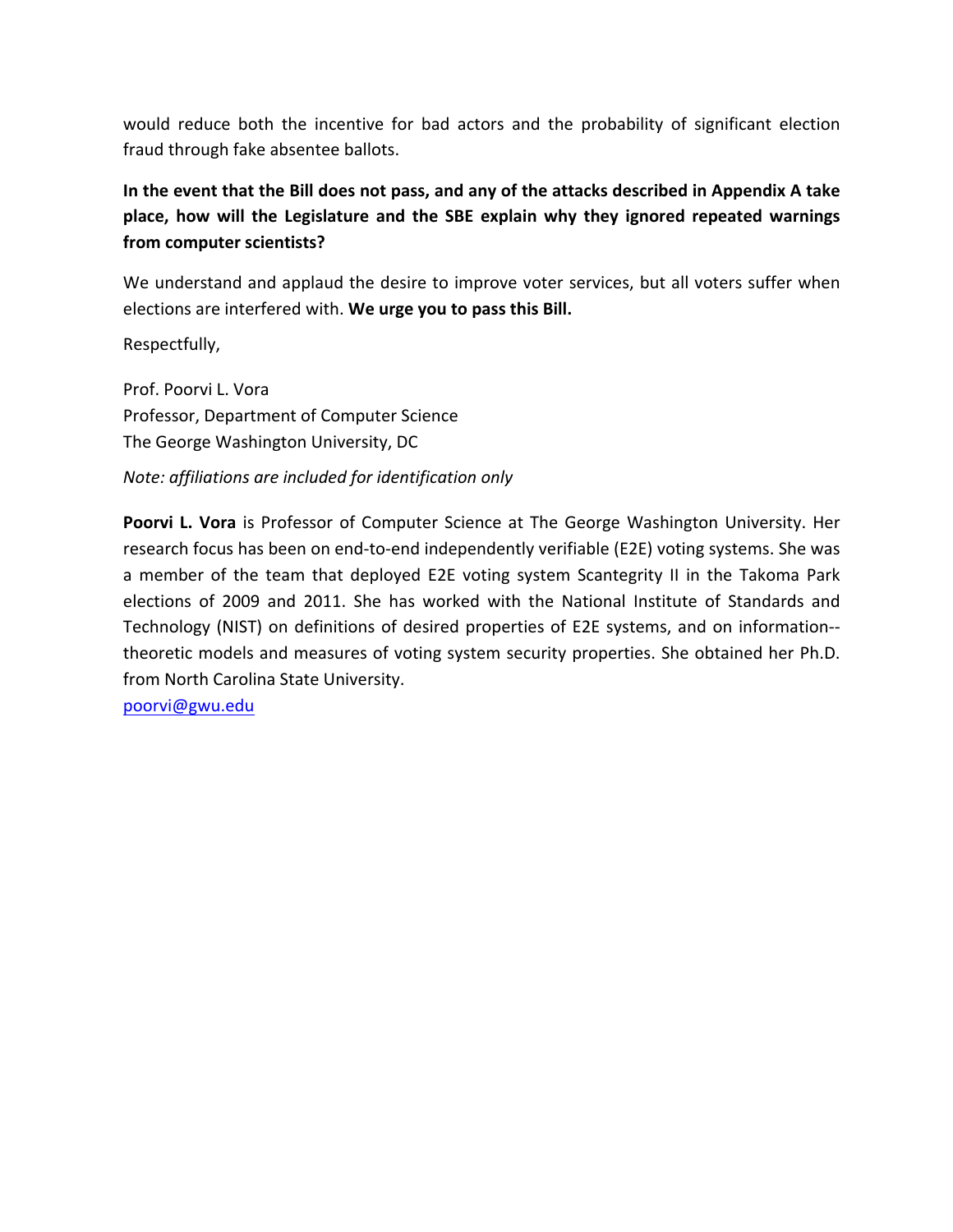# **APPENDIX A: Interfering in an Election Using Online Ballot Delivery**

A bad actor can easily obtain access to voter registration lists, voting records and the personal information required to register voters and/or request online absentee ballots. Thousands of online ballots can be obtained in one of many ways (some are listed below). The bad actor, using registered voters' credentials, downloads the online ballots, completes them through computerized ballot marking and prints them. All of this can be easily automated by software written for the purpose. The completed fake ballots would be mailed by humans. If no other ballot is received, these ballots would be accepted and counted as legitimate because Maryland's counties have no way of distinguishing legitimate absentee ballots from fake ones, because astonishingly, *Maryland does not compare signatures for absentee ballots!*

#### **Fraudulent Means of Access to Online Ballots**

### **1. Use credentials to impersonate registered voters who vote regularly and create chaos on Election Day**

Using the credentials for voters who vote regularly, the bad actor creates many thousands of fake email addresses, and then makes thousands of fake online absentee ballot requests to be sent to fake email addresses. All of this can be automated through software written for this purpose, and need not be done manually. Most of these voters will show up to vote on Election Day and will need to complete provisional ballots, which will create a great deal of chaos and distrust at the polls. By Maryland election law<sup>7</sup>, if an absentee ballot has been received for this voter, both ballots will be rejected. If a voter does not show up to vote, neither they nor the State will know that a fraudulent vote was cast on their behalf.

### **2. Use credentials to impersonate registered voters who vote infrequently and attempt to change the election outcome of a primary election**

Using the voter registration list and the credentials of voters who do not vote often in primaries, the bad actor would request internet delivered ballots by impersonating these voters and then complete and mail voted ballots. This could change the outcome of the primary. Some voters may show up to vote and would cast provisional ballots, but most will not and will not know a vote was cast on their behalf.

<sup>7</sup> COMAR: 33.11.05.04

<sup>.04</sup> Ballot Rejection — Multiple Ballots from the Same Individual.

C. If an absentee ballot and provisional ballot are received from the same individual, the local board shall reject both ballots.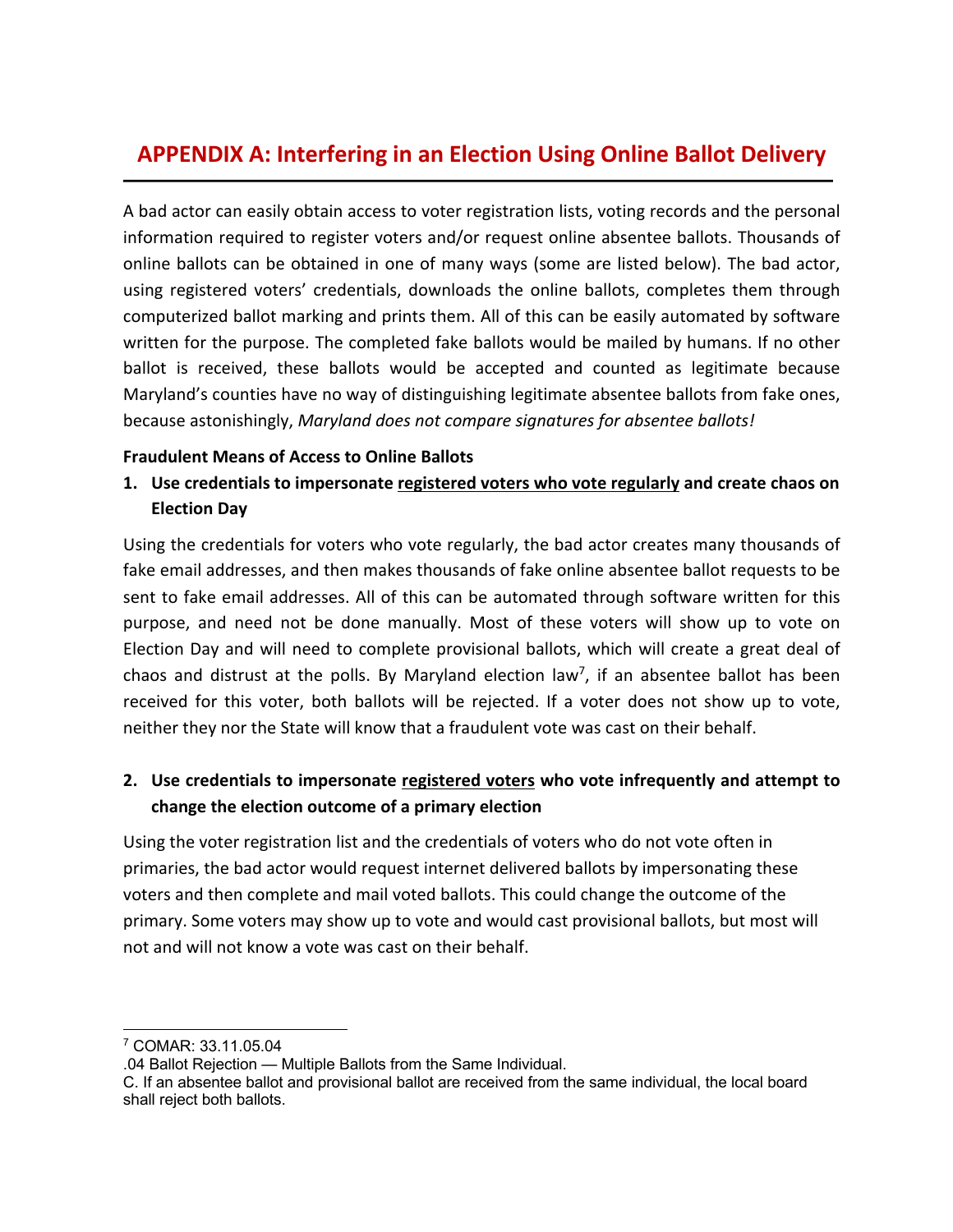### **3. Use credentials to impersonate unregistered voters, register them, request and vote online ballots**

When the voter is registered, a postcard may be sent to the original address, and a voter may notice it, but not many are likely to draw the State Board's attention to this. Most will not know a ballot was cast on their behalf. A copy of the voter's driver's license or ID is required, but such information is easy for the bad actor to obtain online, considering the fact that doctors, dentists, lawyers and gyms often store copies of driver's licenses of their patients/clients/customers.

#### **4. Send incorrect links to voters**

Voters who have requested an internet delivered ballot in the past can be sent incorrect links by the bad actor, spoofing the local election board. Voters might follow instructions on what they believe to be a state website. They would then download their ballot from the fake website and mail it to the given address. Even if the given address were correct, their ballot would not be counted because they had never officially requested a ballot. Yet they would believe they had voted. There have been reports<sup>8</sup> that Russian actors explored the possibility of spoofing state election email accounts in 2016, though any such accounts were probably not used in 2016.

#### **Impact on the voters who are impersonated by the software**

- a. Real voters showing up at the polls on Election Day will need to cast provisional ballots.
- b. Voters who did not request absentee ballots and did not vote won't know that a vote was cast on their behalf.
- c. Voters who did request and cast absentee ballots could have their vote replaced if the fake ballot is received after theirs. They too would not know their vote was replaced. If there were many instances of multiple ballots being received for a single voter, the state would investigate, however this would not be easy to resolve without contacting each voter and causing chaos and distrust.

#### **The State cannot do much if fraud is suspected.**

- a. The State cannot distinguish between legitimate returned absentee ballots and fake ones.
- b. The State cannot reassure real voters who voted with an absentee ballot obtained online that a fake ballot was not received after their legitimate ballot and counted instead. If two ballots were received, ostensibly from the same voter, the State may not be able to tell which one was genuine, especially without an intensive investigation.

<sup>8</sup> https://www.documentcloud.org/documents/3766950-NSA-Report-on-Russia-Spearphishing.html#document/p1 pg. 4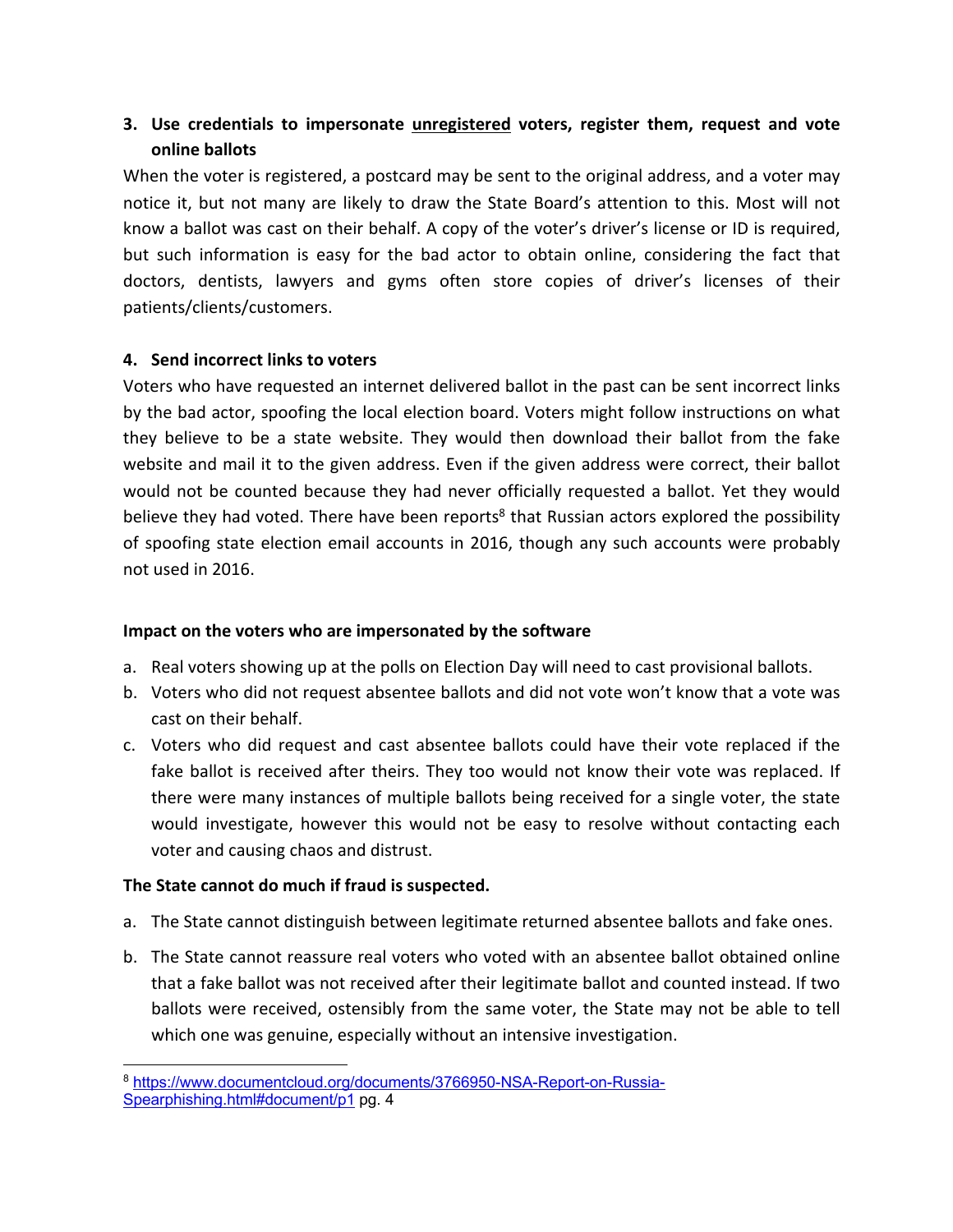- c. The State will find it hard to reassure those voters who did not vote that a vote was not cast on their behalf. There will be considerable difficulty if a voter claims they did not cast a vote, but the State has a vote ostensibly completed by the voter, which is counted.
- d. Moreover, a bad actor can create long lines and chaos at the polls merely by fraudulently requesting an online ballot, without having to vote and return those ballots. Because voters can mail absentee ballots up until midnight on Election Day. At the polls, the e-poll books will record that an absentee ballot has been requested and sent; and that annotation alone will require that the voter vote a provisional ballot.

#### **Voters can be targeted, based on the desired outcome**.

- a. If the bad actor wishes to **create chaos**, it would target those who vote often. In addition to being **terrible publicity** for the state, this would also **call into question a legitimate outcome**.
- b. If the bad actor wishes to **change the election outcome without detection**, it would target unregistered voters and those who vote infrequently. Registering voters online is also easy, and the phony new registrations would be useful for subsequent election fraud.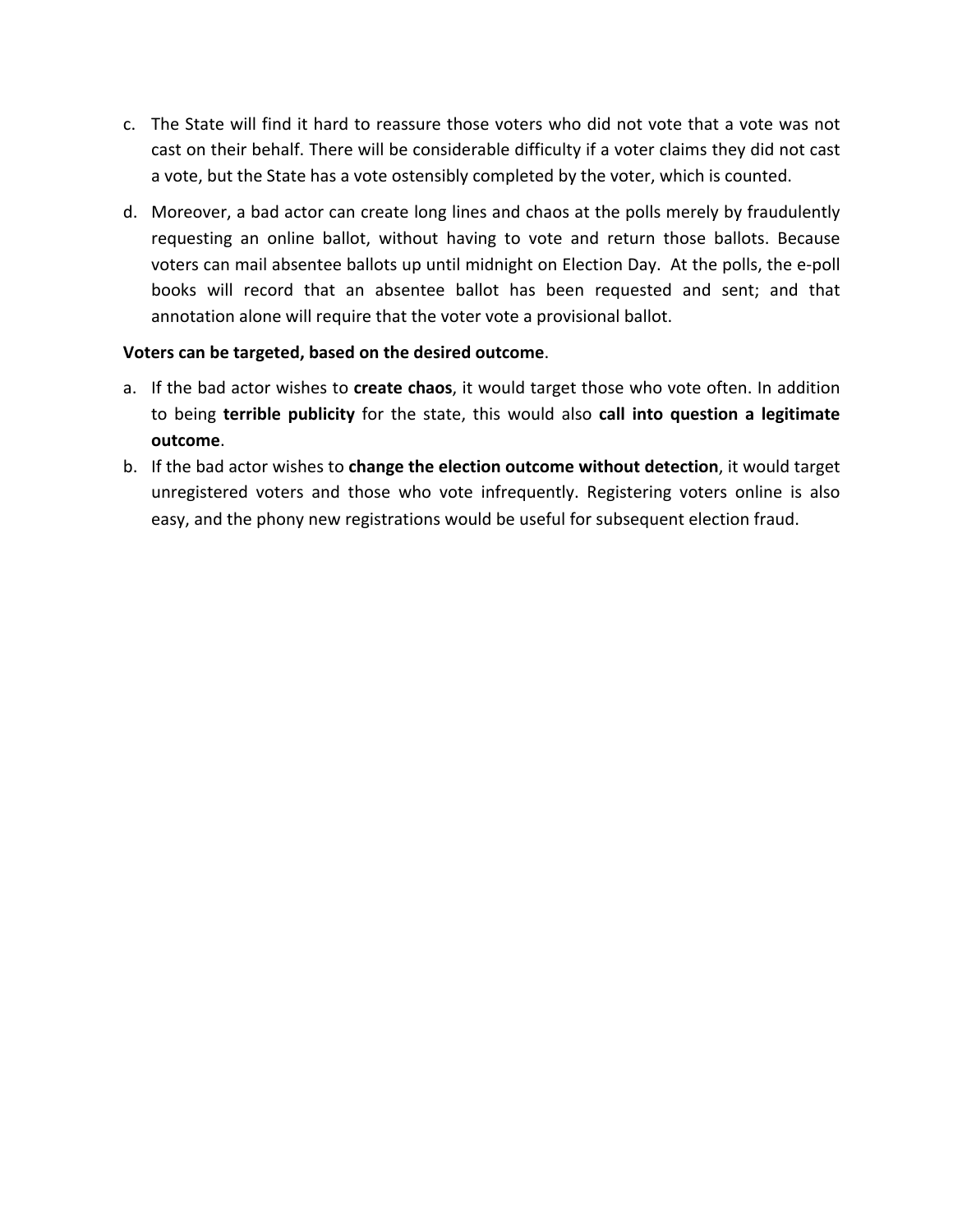## **APPENDIX B: The Context**

As mentioned in the main body of this statement, computer scientists have been writing to the State Board of Elections regarding this issue since 2012. Most recently, in 2016, one of us also presented these concerns in person at an SBE meeting. Since then, it has been reported that US intelligence agencies believe Russia attempted to interfere in the 2016 elections, and its efforts are expected to increase in intensity and capability in future elections. I have also testified in person to the House Ways and Means Committee testified in person at the hearings for HB 706 and HB 1658 on 26 February 1919 and 27 February 2018 respectively.

Foreign actors, thought to be Russians, attempted to breach online voter registration databases throughout the US in 2016, and the FBI found that they were successful in doing so in at least one state. Additionally, thousands of fake social media accounts were created and successfully created and operated. While the state of Maryland detected attempts to breach its online voter registration database, officials have testified that they believe the attempts were not successful. But it is not possible to categorically state that a security breach did not occur, because it is relatively easy for competent attackers to hide their trail. Large organizations with considerable resources have been subject to data breaches. (Examples include Equifax, the US Government's Office of Personnel Management, Adobe, Sony, Capital One, Yahoo, Target, Marriott, the University of Maryland, Anthem Health Insurance). It typically takes many months for an organization that does not immediately detect a breach to become aware of it. There are likely many organizations that are successfully breached but never detect the breach.

*Any online voter registration database, including Maryland's, can be breached, and it is likely to be a while before the breach is discovered, if ever. Additionally, some attacks do not require the hacking of Maryland's election technology. For example, as with social media accounts, the creation of fake email accounts in bulk is very easy.*

#### **The Ease of Obtaining Credentials**

The personal information required to request and download an absentee ballot in Maryland (such as driver's license number or birth date) is no longer sufficiently confidential for voter authentication.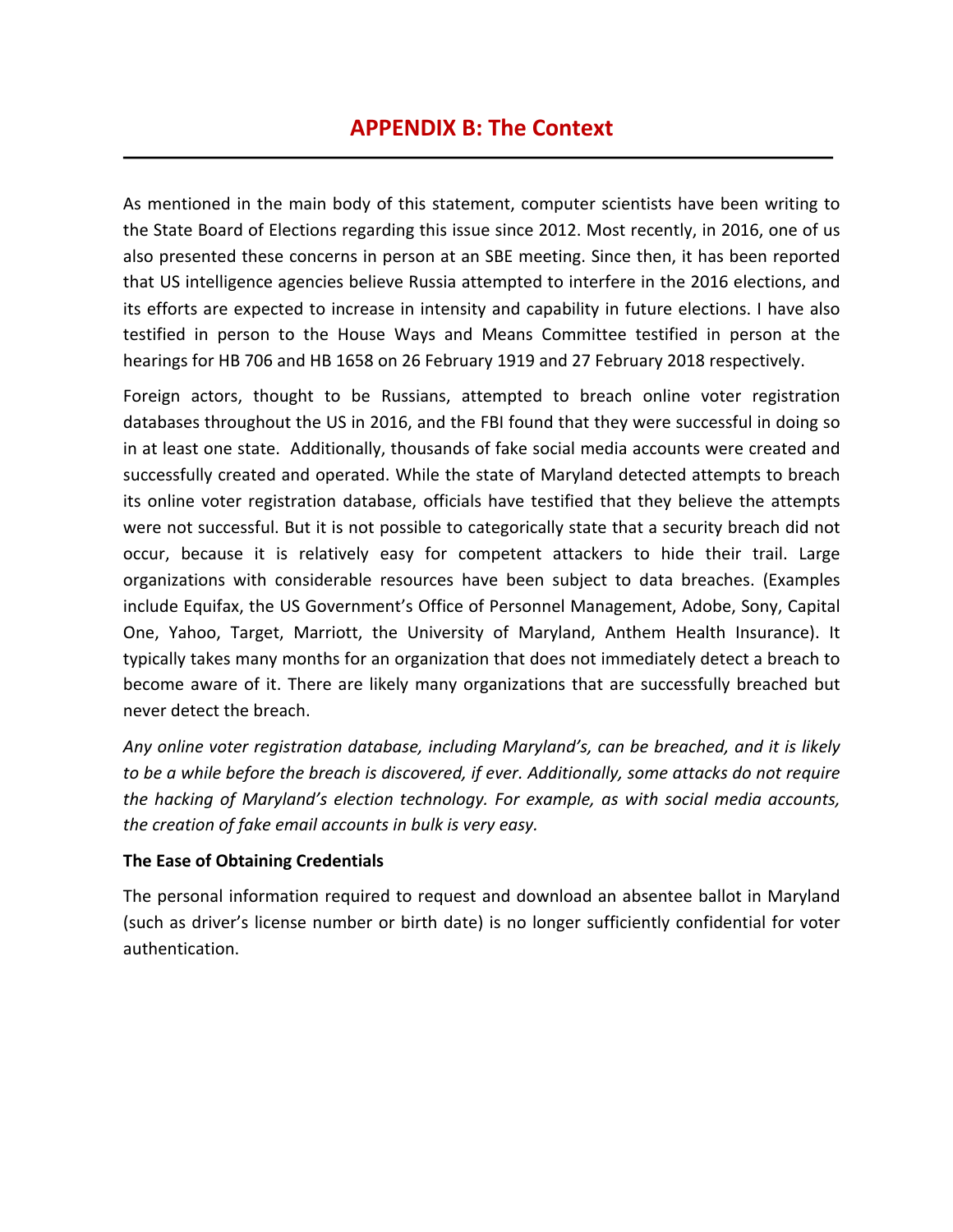- All the information is easily available on the "dark" market—consider the description, in the Mueller indictment of 16 February, of Russians using the social security numbers of real US citizens in order to open bank accounts<sup>9</sup>.
- It is also shared legitimately and widely among law enforcement agencies, universities, doctors' offices and hospitals, and hence could be leaked (or may already have been) through data breaches of these entities.
- Additionally, the recent hacks of credit agency Equifax and the federal Office of Personnel Management (OPM) revealed considerably more "secure" information on a huge number of US voters and are believed to have been carried out by a state actor. Because this information is not yet on the "dark" market for personal gain, it is suspected to have been obtained for some other purpose appropriate for a state actor.
- Finally, ByteGrid servers stored the credentials of all Maryland voters, and an interested ByteGrid insider could have obtained access to all the credentials without leaving a trail.

## **In fact, reliance on personal data alone to authenticate a voter is never sufficient for any high security activity like voting, and changing the type of data required will not solve this problem.**

#### **The Ease of Obtaining and Completing Ballots in Bulk**

It is not hard to automate access, download and completion of online ballots. The Mueller indictments describe how Russian trolls from a single company opened and ran hundreds of email and social media accounts<sup>10</sup>, pretending to be US citizens. The company's annual expenditure was in the millions of dollars $11$ .

• "Tests" to differentiate humans from software are not very effective—consider that the Russians are believed to have created many thousands of fake social media accounts that are operated by software, behave like human participants, and exist solely for the purpose of interfering in the US election.

<sup>9&</sup>quot;In or around 2016, Defendants and their co-conspirators also used, possessed, and transferred, without lawful authority, the social security numbers and dates of birth of real U.S. persons without those persons' knowledge or consent. Using these means of identification, Defendants and their co-conspirators opened accounts at PayPal, a digital payment service provider; created false means of identification, including fake driver's licenses; and posted on ORGANIZATION-controlled social media accounts using the identities of these U.S. victims. Defendants and their co-conspirators also obtained, and attempted to obtain, false identification documents to use as proof of identity in connection with maintaining accounts and purchasing advertisements on social media sites", page 16, para 41, *ibid*.<br><sup>10</sup> "Defendants and their co-conspirators also registered and controlled hundreds of web-based email accounts

hosted by U.S. email providers under false names so as to appear to be U.S. persons and groups", pg. 16, para 40, *ibid*.

<sup>11</sup> "The ORGANIZATION [Internet Research Agency] employed hundreds of individuals for its online operations, ranging from creators of fictitious personas to technical and administrative support. The ORGANIZATION's annual budget totaled the equivalent of millions of U.S. dollars", page 5, para 10(a), *ibid*.